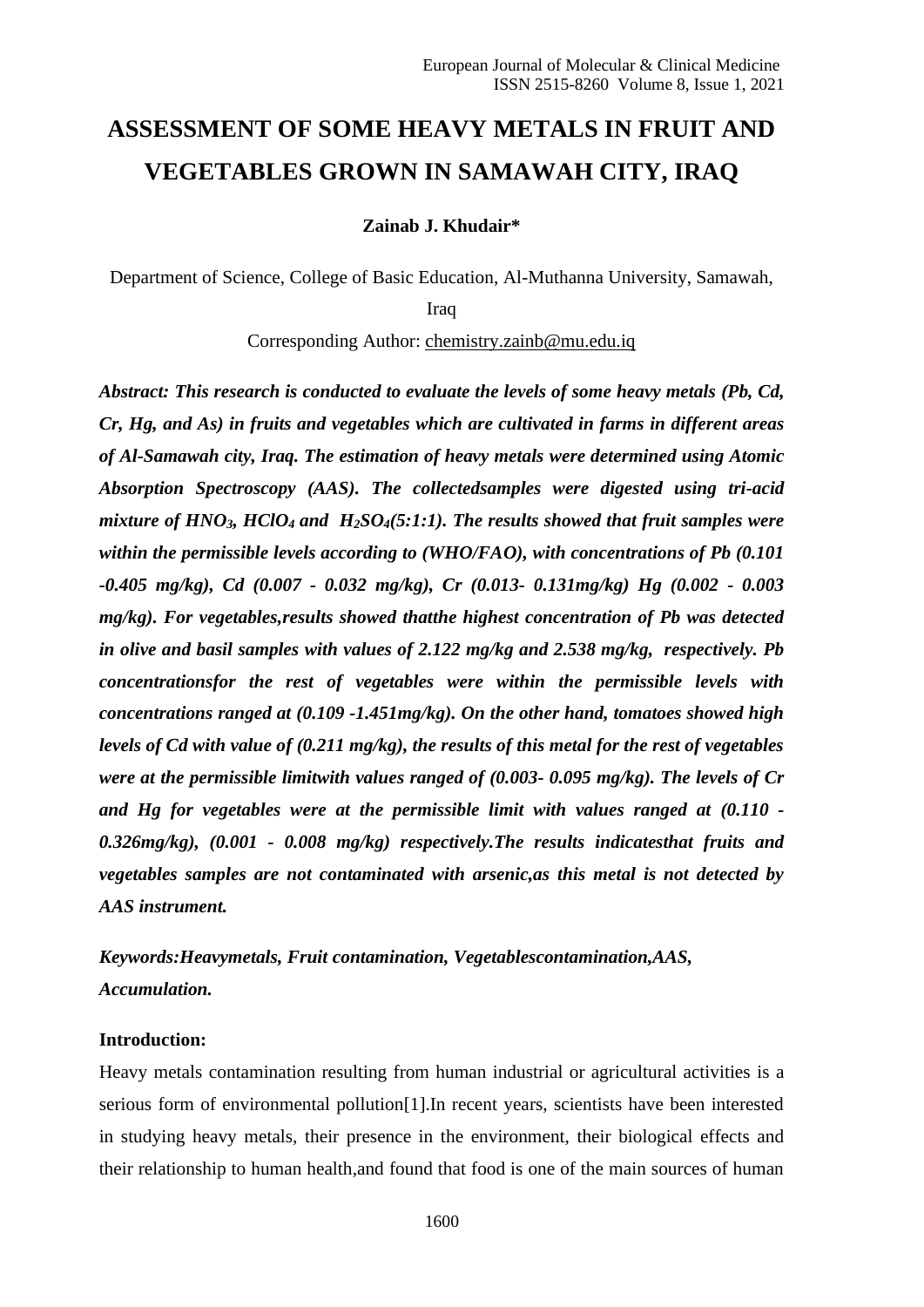exposure to these metals[2]. Food safety and quality has become a main public concern around the world. During the last decades, the increasing demand for food safety has prmote research regarding the risk related with the consuming of food stuffs contaminated by heavy metals[3]. Fruits and vegetables are an important part of the human diet becausethey are staple part of food, especially in the raw form,they contain carbohydrates, protein, vitamins, mineral salts, and they are rich with cellulosic fibers and pectin as well as antioxidants [4], [5]. Therefore, fruits and vegetables are very useful for health and for protecting against various diseases [6].Despite their importance for disease prevention and many other benefits, theycannot be guaranteed safety from pollution [7]. Therefore, fruits and vegetables may be contaminated with heavy metals, whether from the air, soil or irrigation water, and thus many vegetables may lose some vitamins when harvested,About half of them may be lost within a few days, unless they are cooled after harvesting [8]. Heavy metals, in general, are not biodegradable and have long biological half-lives, and also have the potential for accumulation in different body organs, leading to unwanted side effects[9], [10]. Accumulation of lead in edible aquatic plants and in animals has been reported in many literatures[11]. Lead has been found to be toxic to the red blood cells, kidneys, nervous and reproductive systems[12]. Excess of cadmium has been reported to cause renal tubular dysfunction accompanied by Osteomalacia (bone softening) and other complications that can lead to death [13]. Lead and cadmium are two of the most abundant heavy metals and are extremelytoxic. The excess amount of these metals in the diet is linked to a number of pathogens, especially diseases of the heart, blood vessels, kidneys, nervous system, as well as bones[14], [15].Most of the studies show that the use of waste water and well water contaminated with heavy metals for irrigation over long period of time may be increases the heavy metal contents of soils above the permissible limits. [16], [17]. Ultimately, increasing the heavy metal content in soil also increases the uptake of heavy metals by plants depending upon the soil type, plant growth stages and plant species [18], [19]. This study aims to determine the potential contamination with heavy metals in several types of fruits and vegetables grown in different farms in Al-Samawah city in Al-Muthanna Governorate, and to determine whether these concentrations are at safe levels according to the international standards, and are safe for human consumption.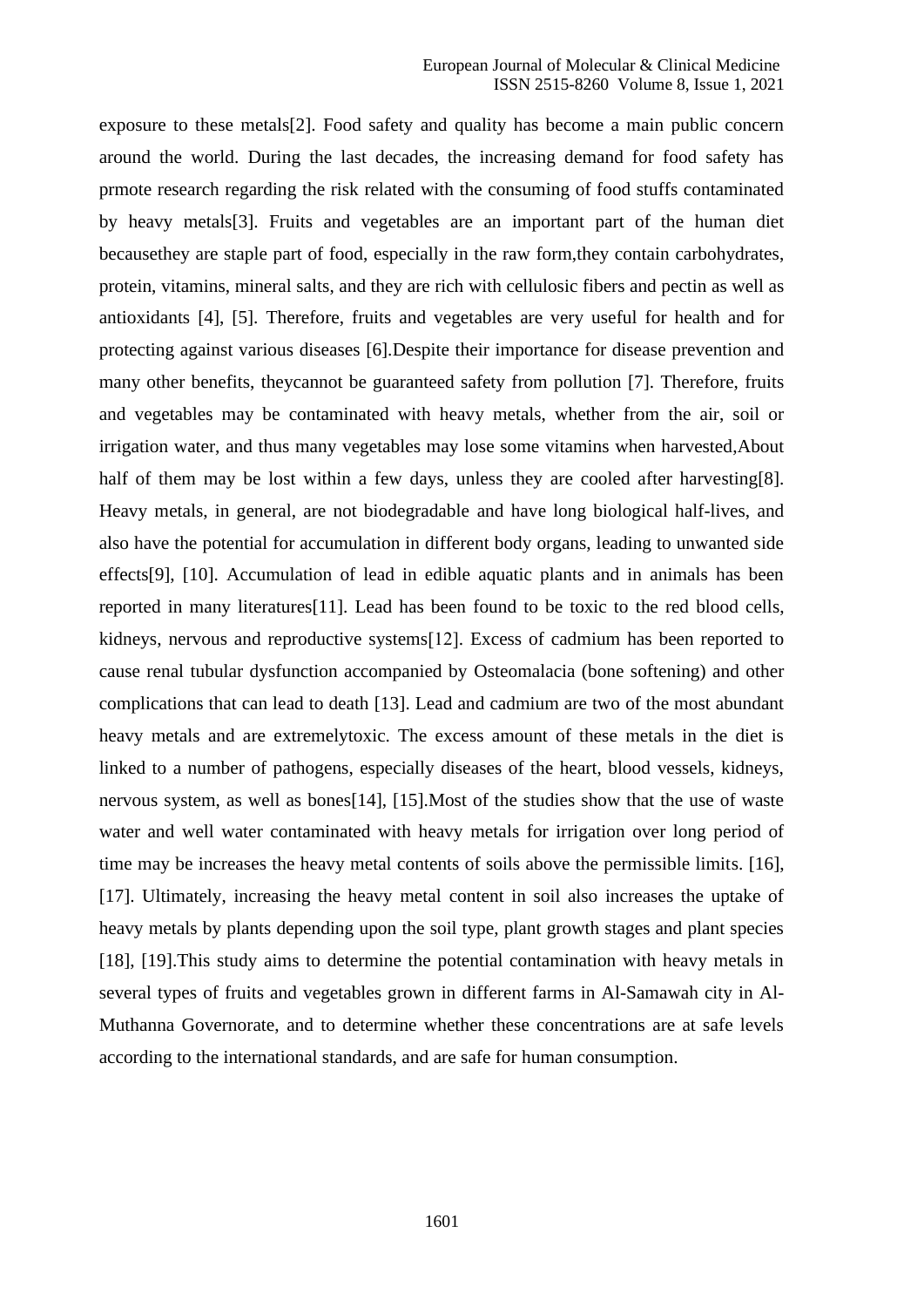## **Materials and Methods**

#### **Sample collection:**

More than 75 samples of harvested fresh fruits and vegetables were collected during 2020 grown in different farms in Al-Samawah City, Al-Muthanna Governorate. Three subsamples were collected from different farms for the same fruit and vegetable. All collected samples were stored in clean polyethylene bags and were classified according to their types and prepared for analysis.

# **Chemicals and Instruments**

All the reagents and chemicals used in the study were of analytical grade.  $HNO<sub>3</sub>$  (70%, CDH), HCl (36%, Sigma-Aldrich),  $H<sub>2</sub>SO<sub>4</sub> (98%, BDH)$ , HClO<sub>4</sub> (65%, Himedia) and deionized water, were used for digestion and dilution of samples. The Samples were analyzed by Flame Atomic absorption spectroscopy (FAAS, Shimadzu Company, AA-7000, Japan) background hollow cathode lamps of Pb, Cd, Cr, Hg and As have been used in specific wavelengths.

# **Washing and drying:**

Fruit and vegetable samples were washed with tap water several times, then with distilled water to remove dust, then they cut to small pieces using clean knife. The samples were dried in an oven at 100 °C for several hours until they were completely dry from the water. After that, each sample was taken separately and milled to fine powder. Later, the dried powdered samples were stored in polyethylene bags and prepared for acid digestion.

#### **Digestion:**

The samples were digested using dry digestion method, where 1 gram of each sample was weighed and placed in a 250 mL conical flask, then two drops of perchloric acid were added and vigorously shaken, then the conical flaskwas covered with a layer of aluminum foil and left for a whole day. After that,  $15 \text{ ml}$  of tri-acid mixture of  $(70\% \text{ HNO}_3, 65\%)$ HClO<sup>4</sup> and 98% H2SO4; 5:1:1) was added to the conical flask[20].The mixture was then digested on a hot plateat 80 °C, conical flaskwas covered with a watch glassand stirred with magnetic stirrer and left until dense white fumes was evaporated, then the samples left to cool. After cooling, the digested samples were filtered using Whatman filter paper No. 42 and the filtrates were diluted with deionized water to 50 ml in a volumetric flask and stored in fridge at 4 °C.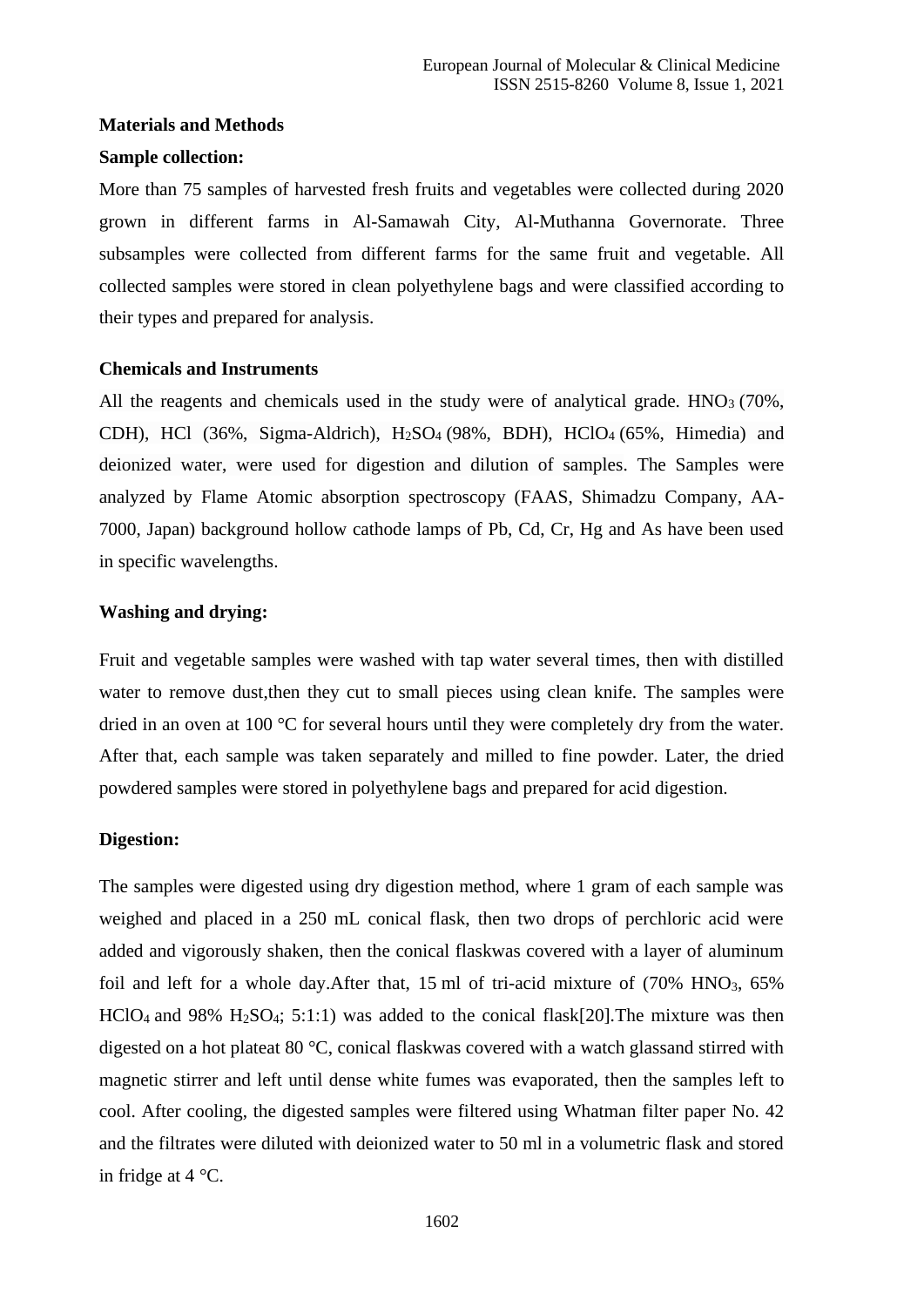# **Statistical Analysis**

All the samples analyses in this study were carried out in triplicate and the results were reported as mean  $\pm$  standard deviation. Statistical analysis were carried out using SPSS software, version 22.

# **Results and discussion:**

The analytical results of the present study indicate the heavy metal content of Pb, Cd, Cr, Hg and As determined in selected fruit and vegetables collected from Different areas of the city of Samawah in Al-Muthanna Governorate. The observed concentrations of Pb, Cd, Cr, Hg and As in the fruit and vegetables were compared with the recommended limits as established by literature[21] to assess the levels of food contamination. The mean concentrations are summarized in Tables 1 and 2 and Figures 1 and 2. Results are expressed as mean  $\pm$  SD of the three replicate analyses.

| <b>Fruits</b> | pb          | C <sub>d</sub>    | Cr                | <b>Hg</b>   | As        |
|---------------|-------------|-------------------|-------------------|-------------|-----------|
| Watermelon    | 0.199       | $0.012 \pm 0.002$ | $0.105 \pm 0.004$ | $ND^a$      | ND        |
|               | ±0.018      |                   |                   |             |           |
| Melon         | 0.235       | 0.009             | 0.119             | 0.002       | ND        |
|               | $\pm 0.015$ | $\pm 0.000$       | ±0.005            | $\pm 0.000$ |           |
| Banana        | 0.103       | 0.007             | $0.013 \pm 0.002$ | <b>ND</b>   | ND        |
|               | ±0.004      | $\pm 0.000$       |                   |             |           |
| Orange        | 0.101       | 0.011             | $0.114 \pm 0.005$ | 0.003       | ND        |
|               | $\pm 0.004$ | $\pm 0.002$       |                   | $\pm 0.000$ |           |
| Apple         | 0.176       | 0.024             | $0.131 \pm 0.012$ | ND          | <b>ND</b> |
|               | ±0.011      | ±0.003            |                   |             |           |
| Grape         | 0.123       | 0.014             | 0.109             | <b>ND</b>   | <b>ND</b> |
|               | ±0.008      | $\pm 0.002$       | $\pm 0.004$       |             |           |
| Pear          | 0.129       | $0.011 \pm 0.002$ | 0.127             | <b>ND</b>   | <b>ND</b> |
|               | $\pm 0.008$ |                   | ±0.006            |             |           |
| Pomegranate   | 0.341       | 0.013             | 0.118             | <b>ND</b>   | <b>ND</b> |
|               | $\pm 0.029$ | $\pm 0.002$       | ±0.005            |             |           |

**Table 1: Concentrations of heavy metals in different Fruit samples in mg/kg. (Mean ± standard deviation).**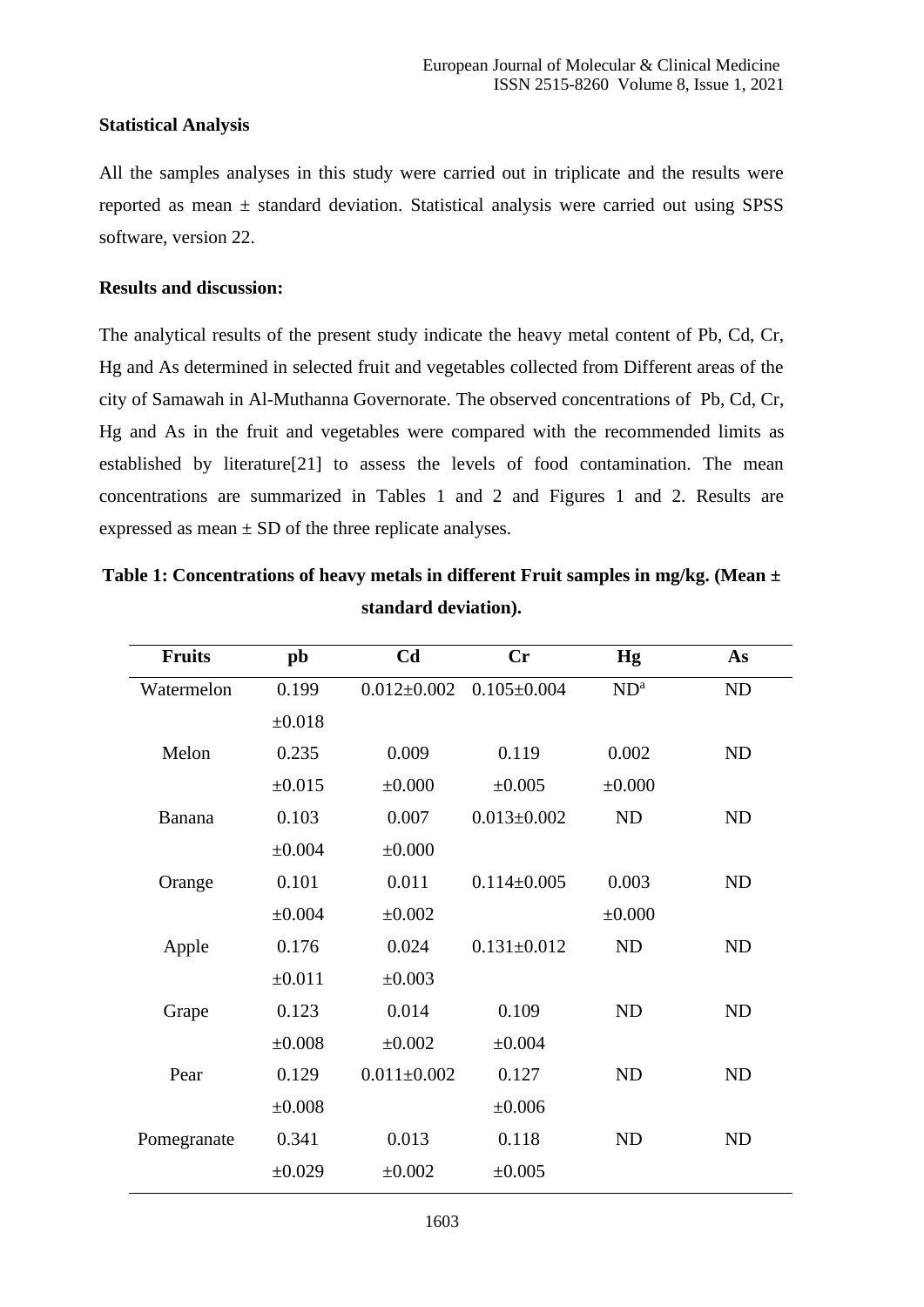European Journal of Molecular & Clinical Medicine ISSN 2515-8260 Volume 8, Issue 1, 2021

| Peach | 0.405  | 0.032  | 0.107       | ND | ND |
|-------|--------|--------|-------------|----|----|
|       | ±0.038 | ±0.004 | $\pm 0.004$ |    |    |





**Figure 1: Heavy metals concentrations (mg/kg) in Fruit Samples**

The obtained results of the present study showed that the concentration ofPbin peach recorded the highest concentration among the fruit samples withconcentration of 0.405 mg/kg.However, the lowest concentration of Pb in orange which was 0.101 mg/kg.Which is considered at the permissible limits at the WHO and FAO(World Health Organization,Food and Agricultural Organization) for lead concentrations which is 2 mg/kg[22].The results also showed thatthe highest concentration of cadmium metal recorded in peach also, with concentration of 0.032 mg/kg, and the lowest concentrationwas in banana and melonwhich was 0.007 and 0.009 mg/kg, respectively.Which is considered at the permissible limits at the WHO and FAO for Cd concentrations, which is0.2 mg/kg[22]. For chromium concentrations, the results showedapples and pears have the highest levels, with concentration of 0.131 and 0.127 mg/kg,respectively, and the lowest concentration was in banana which was 0.013 mg/kg.It is also considered at the permissible limits at the WHO and FAO for Cr concentrations, which is 1 mg/kg [21].The results showed that no concentrations of mercury appeared in fruit samples, except for watermelon and oranges,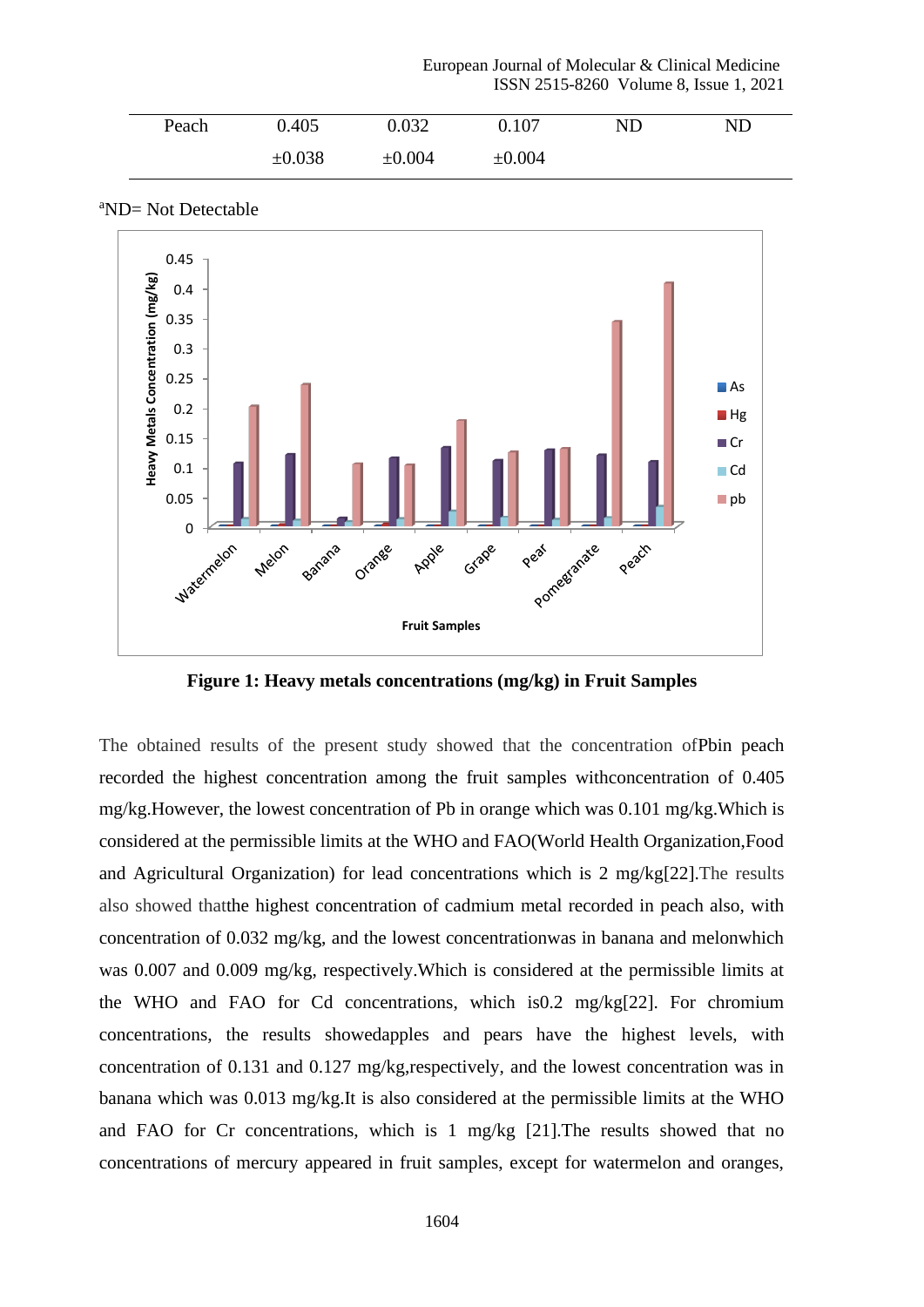and the concentrations were very low, with values of 0.002 and 0.003, respectively. thus did not exceed the permissible limit according to the WHO and FAO for Hg, which is 0.5 mg/kg[21]. On the other hand,the results did not show any concentrations ofarsenic in all fruit samples.In this work, the results of heavy metals in fruit samples were lower than the report of literature[23] but agreed withliterature[24].The reason for the lack of contamination of fruit samples with these metals (pb, Cd, Cr, Hg and As)may be due to that they were not transferred to the markets, but were directly collected from farms and various orchards in Samawah and took for analysis.

| vegetables   | pb                | C <sub>d</sub>    | <b>Cr</b>         | <b>Hg</b>         | As        |
|--------------|-------------------|-------------------|-------------------|-------------------|-----------|
| Olive        | $2.122 \pm 0.123$ | $0.020 \pm 0.002$ | 0.124             | ND                | ND        |
|              |                   |                   | $\pm 0.008$       |                   |           |
| Basil        | 1.451             | 0.007             | 0.220             | 0.002             | <b>ND</b> |
|              | ±0.065            | $\pm 0.000$       | $\pm 0.002$       | $\pm 0.000$       |           |
| Aubergine    | $0.109 \pm 0.005$ | 0.015             | $0.121 \pm 0.008$ | <b>ND</b>         | <b>ND</b> |
|              |                   | $\pm 0.001$       |                   |                   |           |
| Okra         | $0.254 \pm 0.017$ | $0.003 \pm 0.000$ | 0.118             | 0.003             | <b>ND</b> |
|              |                   |                   | ±0.006            | $\pm 0.000$       |           |
| Mint         | 0.308             | 0.008             | $0.208 \pm 0.002$ | 0.001             | <b>ND</b> |
|              | ±0.028            | $\pm 0.000$       |                   | $\pm 0.000$       |           |
| Cucumber     | $0.127 \pm 0.008$ | 0.019             | $0.135 \pm 0.007$ | $0.001 \pm 0.000$ | <b>ND</b> |
|              |                   | $\pm 0.001$       |                   |                   |           |
| Celery       | $1.083 \pm 0.043$ | 0.095             | 0.292             | 0.008             | <b>ND</b> |
|              |                   | $\pm 0.006$       | $\pm 0.019$       | $\pm 0.000$       |           |
| Tomato       | 1.243             | $0.211 \pm 0.014$ | 0.170             | $0.003 \pm 0.000$ | <b>ND</b> |
|              | ±0.061            |                   | ±0.011            |                   |           |
| Green pepper | $0.328 \pm 0.029$ | 0.075             | 0.190             | 0.005             | <b>ND</b> |
|              |                   | ±0.004            | ±0.012            | $\pm 0.000$       |           |
| Cress        | 0.223             | $0.033 \pm 0.003$ | 0.238             | <b>ND</b>         | <b>ND</b> |
|              | ±0.015            |                   | ±0.015            |                   |           |
| Onions       | 0.139             | 0.025             | $0.178 \pm 0.011$ | <b>ND</b>         | <b>ND</b> |

**Table 2: Average concentrations of heavy metals in different vegetable samples in mg/kg. (Mean ± standard deviation).**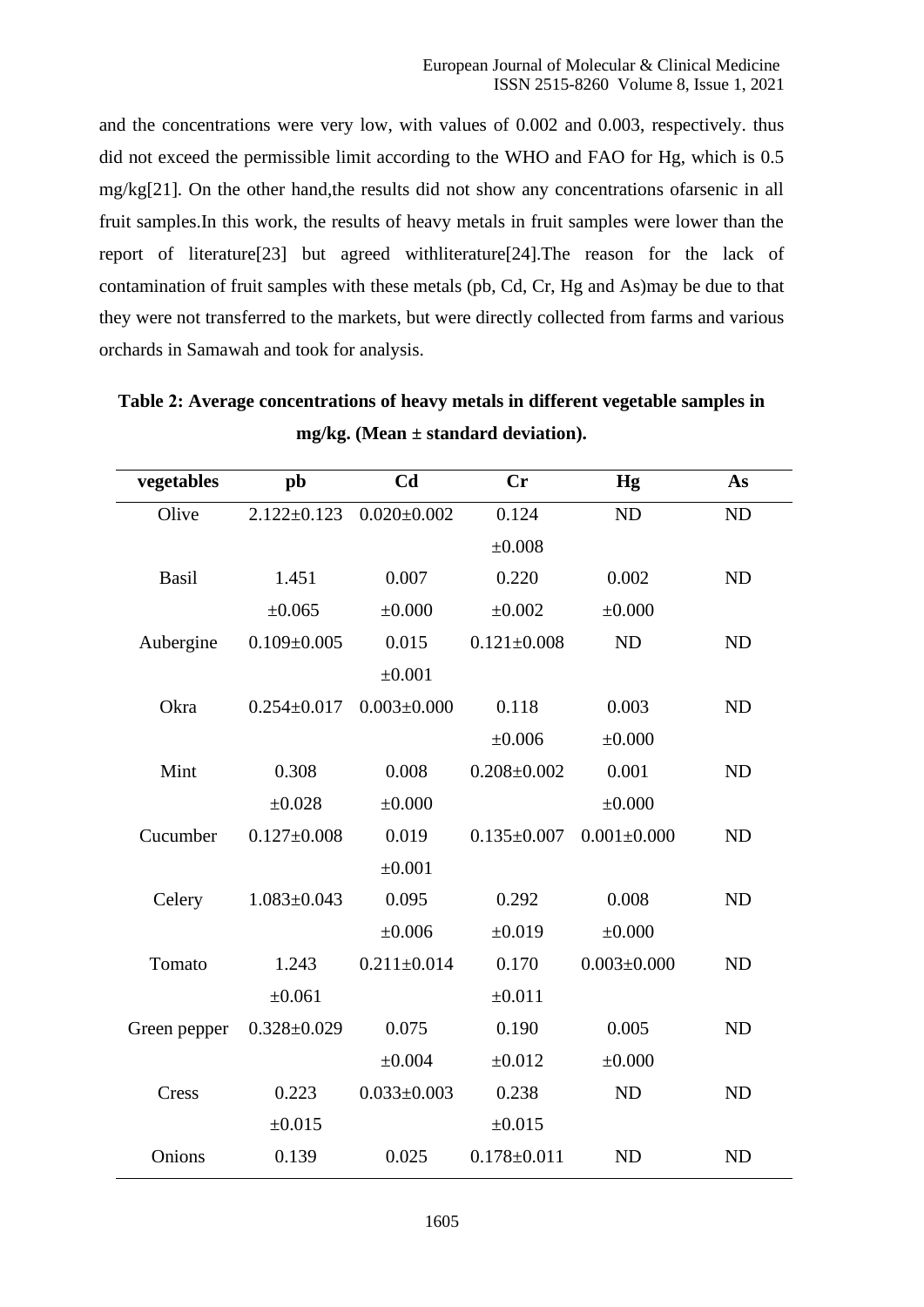| European Journal of Molecular & Clinical Medicine |                                        |
|---------------------------------------------------|----------------------------------------|
|                                                   | ISSN 2515-8260 Volume 8, Issue 1, 2021 |

|          | $\pm 0.007$ | $\pm 0.002$ |                                                       |     |           |
|----------|-------------|-------------|-------------------------------------------------------|-----|-----------|
| Radish   | 2.538       |             | $0.128 \pm 0.008$ $0.326 \pm 0.028$ $0.002 \pm 0.000$ |     | <b>ND</b> |
|          | $\pm 0.136$ |             |                                                       |     |           |
| Lemon    | 0.294       | 0.018       | $0.114 \pm 0.006$                                     | ND. | ND        |
|          | $\pm 0.019$ | $\pm 0.001$ |                                                       |     |           |
| Zucchini | 0.114       | 0.008       | 0.110                                                 | ND  | <b>ND</b> |
|          | $\pm 0.006$ | $\pm 0.000$ | $\pm 0.006$                                           |     |           |
|          |             |             |                                                       |     |           |



**Figure 2: Heavy metals concentrations (mg/kg) in Vegetable Samples**

Table 2 demonstrates that some vegetable samples contain lead concentrations above the limit permitted which mention in the literature[22].These are olive and radish samples, where the concentrations were 2,122 mg/kg and 2,538 mg/kg, respectively, and this is agreed with the range reported by[25], While lead concentrations in the rest of the vegetable samples were within the permissible limits, as they range of 0.109 to 1.451 mg/kg for eggplant and basil, respectively. The range is slightly lower than the report [26]but agreed with the results reported by[27].The reason for the high leadconcentrations can be attributed to car exhaust, organic fertilizers, mines and sludge[28], as well as air pollutants and industrial progress that had a great impact on the spread of industrial pollutants containing heavy metals, which leads to an increase of these metals in the soil and the environment, and thus their transferto plants by absorbing them from contaminated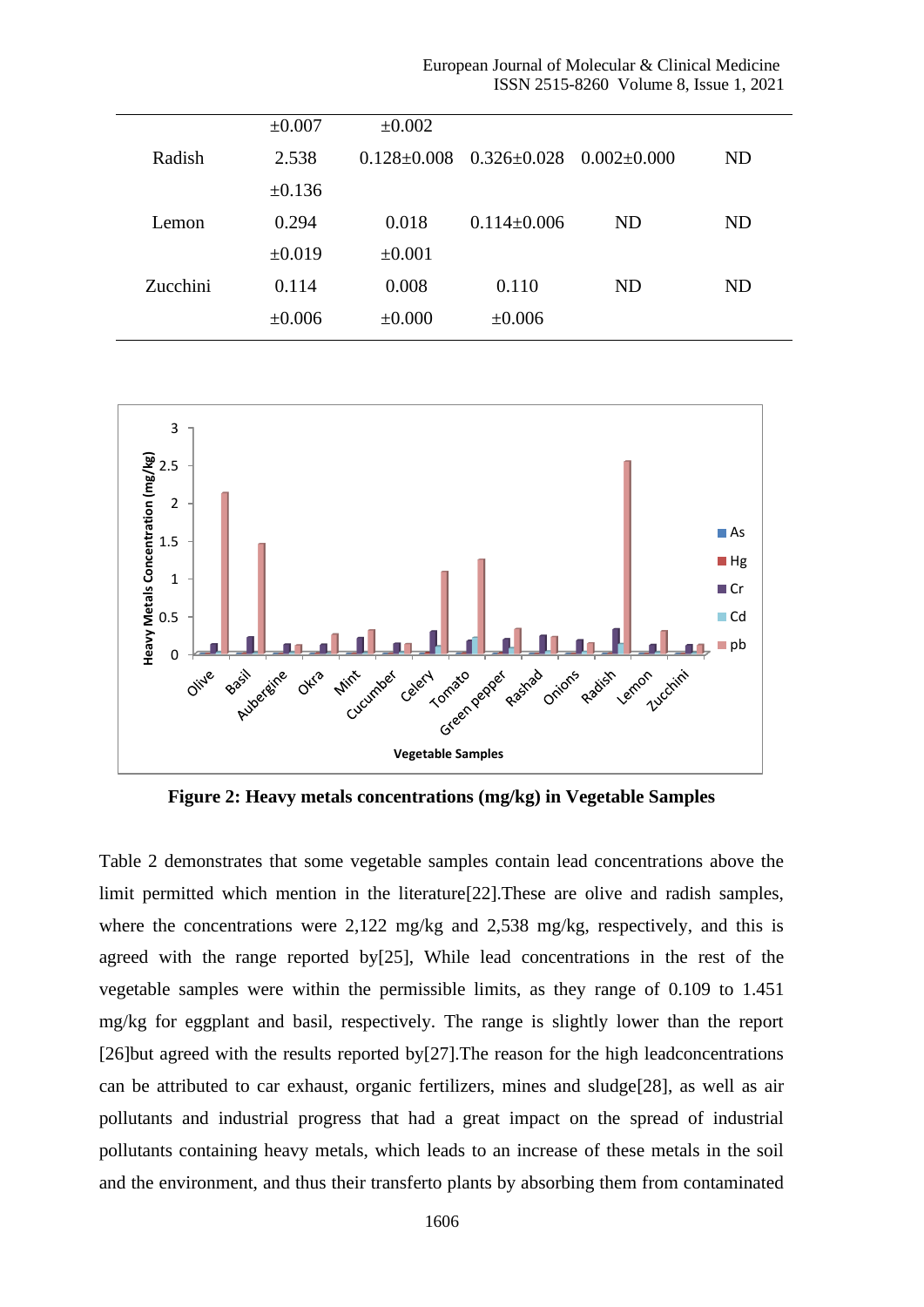soil[29].Lead is concentrated in leafy vegetables due to the large surface area of their leaves as well as due to its direct precipitation on the aerial parts of the plant[30]. High lead levels cause many diseases such as pallor of the skin, kidney damage, congenital deformities, miscarriage of pregnancy, nausea, vomiting, abdominal pain, and joint paralysis [28].The results showed that cadmium levelsare in the range of 0.003 mg/kg and 0.095 mg/kg, these values are for okra and celery respectively.These values at the permissible limits and this is agreed withliteratures [26], [31].It was noticed that the highest concentration of cadmium was in tomatoes, where it was 0.211 mg / kg, which exceeded the permissible limit in a small amount, which is higher than the report in literature [26].

The high levels of cadmium in vegetables is due to the soil containing high levels of cadmium, which is transferred to the vegetables when planted in contaminated soil, and also due to the addition of fertilizers and the ability of plants to absorb high amounts of cadmium. Some metals such as cadmium [32]and others can be transferred to the soil from factory wastes, organic and chemical fertilizers and wastewater that are dumped in rivers without treatment and using contaminated river water for irrigation, which leads to the transmission of metals to the soil [29].High cadmium in the human body leads to osteoporosis, lung cancer, and liver disease, as well as kidney damage [33], deformities in the skeleton, disturbances in the digestive system, affects the heart and blood vessels, and high blood pressure<sup>[34]</sup>. The results showed that chromium content in all vegetables ranges from 0.110 mg/kg to 0.326 mg/kg, (these values are for zucchini and radish respectively) and these values are at the permissible limit as described in the literature [18]. The range of chromium in vegetables is lower compared to the results reported by [25].Chromium (III) occurs naturally in fruits and vegetables, meat, yeast and grains and is an essential nutrient for humans, shortages of which may cause heart conditions disruptions of metabolisms and diabetes. However, excessive absorption of chromium may cause skin rashes, ulcers, liver and kidney damage, breathing and stomach problems, weak immunity, and a change in genetic material**,** as well as lung disease, cancer and death [28].

The mercury content in this study was generally lower than the permissible levels as described in [18], as the mercury content in vegetables resulting from this study presented in Table 2 ranges from 0.001 mg / kg to 0.008 mg / kg for cucumber and celery respectively. It is higher compared to the literature[29], but lower compared to the literature[35].Mercury is a major non-essential trace metal in food,its presence in food indicates the presence of contamination [36].This heavy metal targets the liver, immune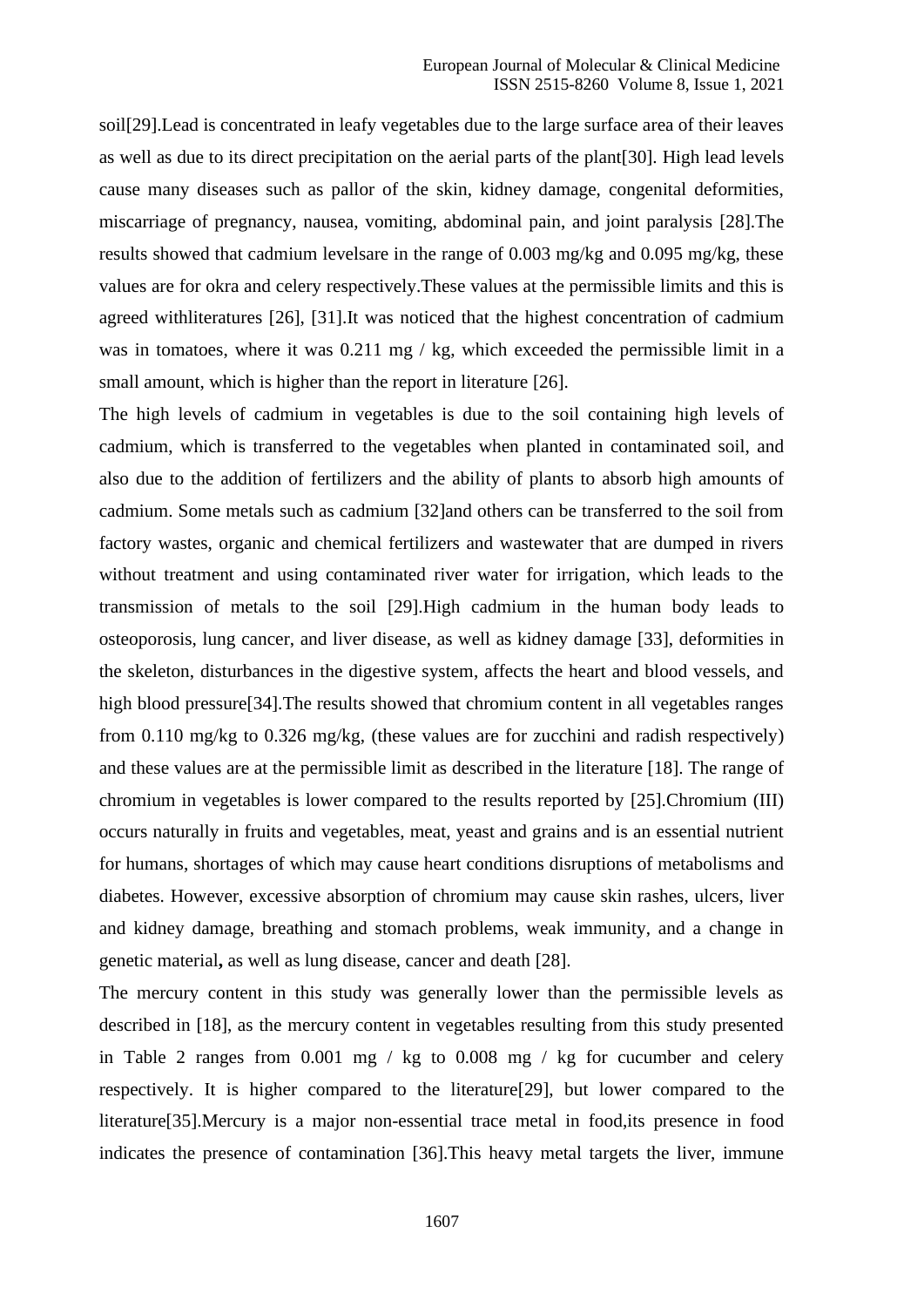system and pituitary gland, causing untold damage that may sometimes lead to death. [37][38]. Table 2 also showed that arsenic did not record any significant percentage in any sample of the studied vegetables,This is what literature[39] found when analyzing some vegetable samples.All the fruits and vegetable had not detectedany arsenic levels.The permissible limit of 0.05 mg/kg for arsenic set by literature[21].Plants absorb arsenic from the soil as they grow, which means that thismetal works its way into our food with this method. Arsenic is extremely dangerous to human health,long term exposure to low doses of arsenic may change the way cells communicate, and reduce their ability to function. It could, in fact, play a role in the development of diabetes, cancer, vascular and lung diseases[9].

# **Conclusion**

From the results obtained in this study, the following can be concluded:

- Very low concentrations were recorded for chromium, mercury and arsenic in samples of fruits and vegetables grown in different farms in the city of Samawah in the province of Muthanna/ Iraq.
- Olive and radish samples contained highlead concentrations of 2.122 and 2.538 mg/kg respectively, which are higher than the maximum permissible limits for the World Health Organization and the Food and Agriculture Organization, while we find thatlead concentrations in the rest of the vegetables and all the studied fruits did not exceed the permissible limits.
- For fruit and vegetable samples, all cadmium values are less than the permissible limits for WHO and FAO, with the exception of tomato samples, which recorded a concentration of 0.211 mg/kg, whichexceed the permissible limits.
- Vegetables and fruits studied in this research can be consumed safely due to acceptable levels of heavy metals contained in these plants.

## **References:**

- [1] K. Sardar *et al.*, "Heavy metals contamination and what are the impacts on living organisms," *Greener J. Environ. Manag. public Saf.*, vol. 2, no. 4, pp. 172–179, 2013.
- [2] M. J. Kennish, "Ecology of Estuaries. Anthropogenic effects. CRC. Press," *Inc., Boca Rat. F*, vol. 1, 1992.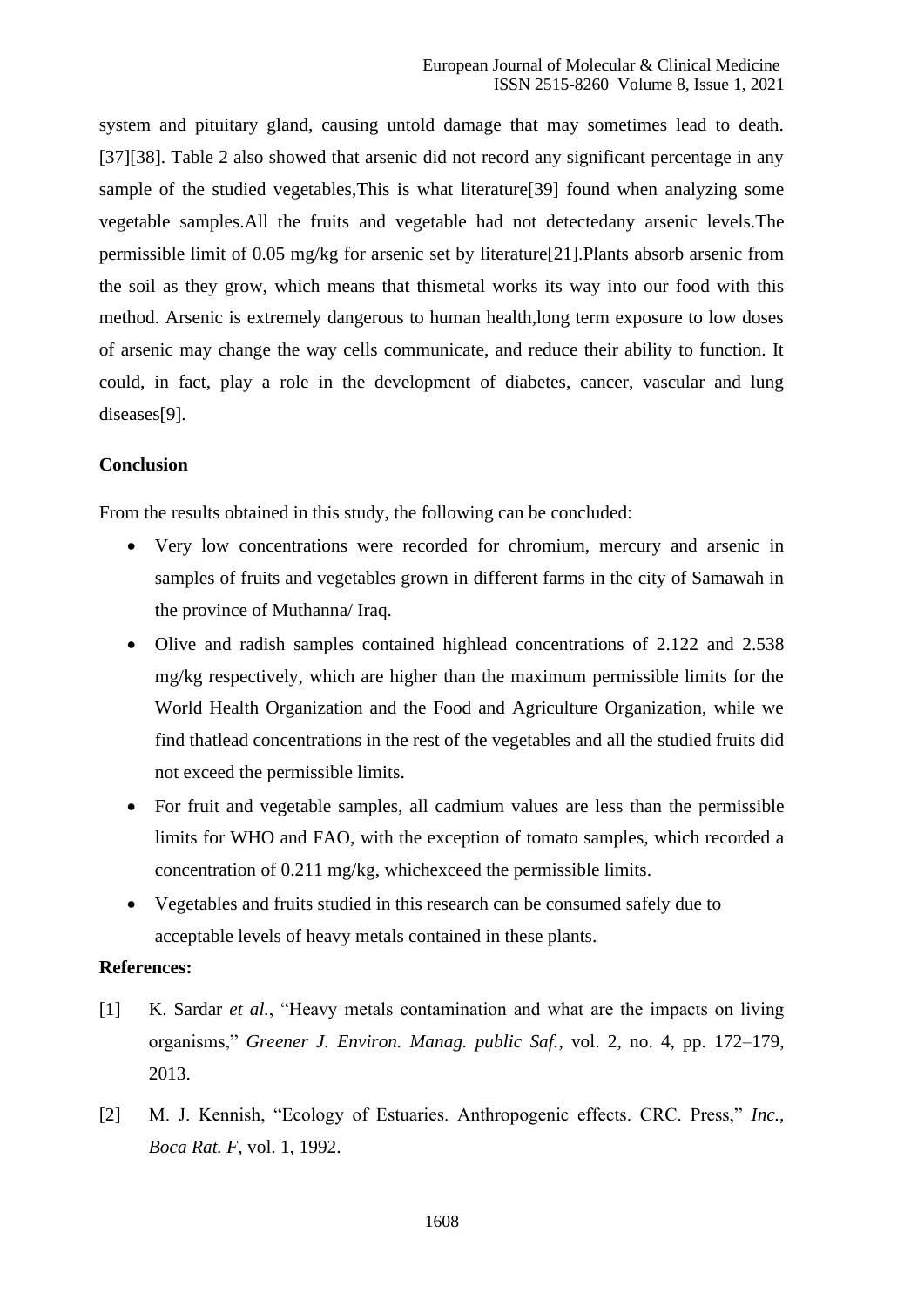- [3] H.-M. Lam, J. Remais, M.-C. Fung, L. Xu, and S. S.-M. Sun, "Food supply and food safety issues in China," *Lancet*, vol. 381, no. 9882, pp. 2044–2053, 2013.
- [4] O. P. Sobukola, O. M. Adeniran, A. A. Odedairo, and O. E. Kajihausa, "Heavy metal levels of some fruits and leafy vegetables from selected markets in Lagos, Nigeria," *African J. Food Sci.*, vol. 4, no. 6, pp. 389–393, 2010.
- [5] O. P. Sobukola, O. U. Dairo, L. O. Sanni, A. V Odunewu, and B. O. Fafiolu, "Thin layer drying process of some leafy vegetables under open sun," *Food Sci. Technol. Int.*, vol. 13, no. 1, pp. 35–40, 2007.
- [6] J. P. F. D'Mello, *Food safety: contaminants and toxins*. CABI, 2003.
- [7] F. Mapanda, E. N. Mangwayana, J. Nyamangara, and K. E. Giller, "The effect of long-term irrigation using wastewater on heavy metal contents of soils under vegetables in Harare, Zimbabwe," *Agric. Ecosyst. Environ.*, vol. 107, no. 2–3, pp. 151–165, 2005.
- [8] S. A. Bowman, J. E. Friday, and A. J. Moshfegh, "MyPyramid Equivalents Database, 2.0 for USDA survey foods, 2003–2004: documentation and user guide," *US Dep. Agric.*, 2008.
- [9] L. Järup, "Hazards of heavy metal contamination," *Br. Med. Bull.*, vol. 68, no. 1, pp. 167–182, 2003.
- [10] N. G. Sathawara, D. J. Parikh, and Y. K. Agarwal, "Essential heavy metals in environmental samples from western India," *Bull. Environ. Contam. Toxicol.*, vol. 73, no. 4, pp. 756–761, 2004.
- [11] Y. He *et al.*, "Peptides trap the human immunodeficiency virus type 1 envelope glycoprotein fusion intermediate at two sites," *J. Virol.*, vol. 77, no. 3, pp. 1666– 1671, 2003.
- [12] G. Flora, D. Gupta, and A. Tiwari, "Toxicity of lead: a review with recent updates," *Interdiscip. Toxicol.*, vol. 5, no. 2, pp. 47–58, 2012.
- [13] F. Itanna, "Metals in leafy vegetables grown in Addis Ababa and toxicological implications," *Ethiop. J. Heal. Dev.*, vol. 16, no. 3, pp. 295–302, 2002.
- [14] C. P. Sanchez-Castillo *et al.*, "The mineral content of Mexican fruits and vegetables," *J. Food Compos. Anal.*, vol. 11, no. 4, pp. 340–356, 1998.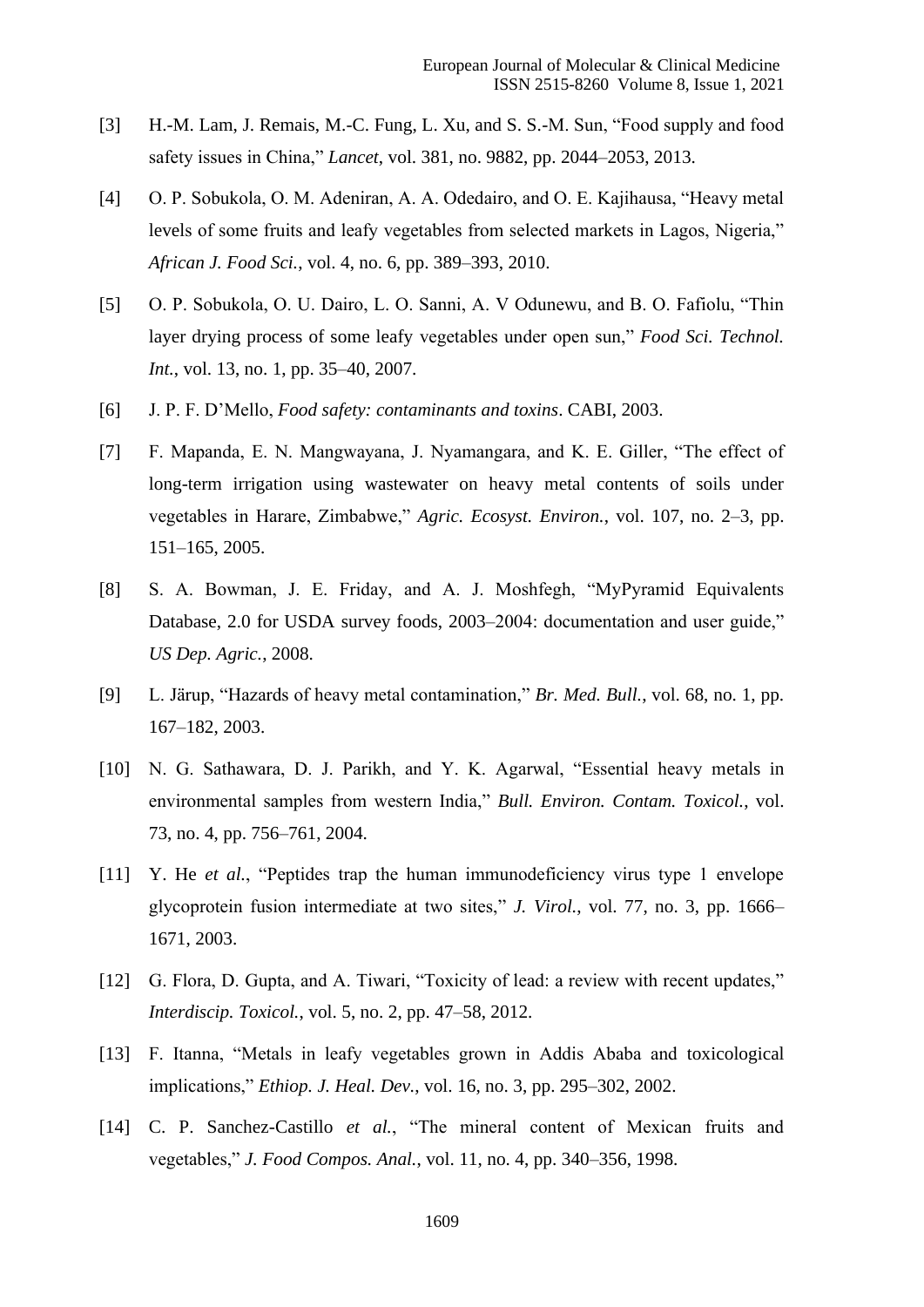- [15] K. Steenland and P. Boffetta, "Lead and cancer in humans: where are we now?," *Am. J. Ind. Med.*, vol. 38, no. 3, pp. 295–299, 2000.
- [16] L. Rana, R. Dhankhar, and S. Chhikara, "Soil characteristics affected by long term application of sewage wastewater," *Int. J. Environ. Res.*, vol. 4, no. 3, pp. 513–518, 2010.
- [17] N. U. Amin, "Chemical activation bagasse ash in cementitious system and its impact on strength development," *J. Chem. Soc. Pakistan*, vol. 32, no. 4, pp. 481–484, 2010.
- [18] A. J. Muamar *et al.*, "Evaluation of heavy metals pollution in groundwater, soil and some vegetables irrigated with wastewater in the Skhirat region 'Morocco,'" *J. Mater. Environ. Sci*, vol. 5, no. 3, pp. 961–966, 2014.
- [19] A. H. Lone *et al.*, "Accumulation of heavy metals on soil and vegetable crops grown on sewage and tube well water irrigation," *Sci. Res. Essays*, vol. 8, no. 44, pp. 2187– 2193, 2013.
- [20] N. Gupta, D. K. Khan, and S. C. Santra, "An assessment of heavy metal contamination in vegetables grown in wastewater-irrigated areas of Titagarh, West Bengal, India," *Bull. Environ. Contam. Toxicol.*, vol. 80, no. 2, pp. 115–118, 2008.
- [21] F.-S. Session, "JOINT FAO/WHO FOOD STANDARDS PROGRAMME CODEX COMMITTEE ON FOOD ADDITIVES," *Children*, vol. 1, no. 12,356, pp. 6–759, 2015.
- [22] R. Nazir *et al.*, "Accumulation of heavy metals (Ni, Cu, Cd, Cr, Pb, Zn, Fe) in the soil, water and plants and analysis of physico-chemical parameters of soil and water collected from Tanda Dam Kohat," *J. Pharm. Sci. Res.*, vol. 7, no. 3, p. 89, 2015.
- [23] C. C. Chinazo Amala Ezeilo, Sylvia Ifeyinwa Okonkwo and A. L.-C. and N. E. U. Onuorah, "Determination of Heavy Metals in Some Fruits and Vegetables from Selected Market's in Anambra State," *Acta Sci. Nutr. Heal.*, vol. 4, no. 4, pp. 163– 171, 2020.
- [24] G. I. Ameh and L. C. Ogbodo, "Assessment of Heavy Metal Concentration in Fruit Samples from Three Major Markets during the Wet Season in Enugu State," *J. Adv. Biol. Biotechnol.*, pp. 40–46, 2020.
- [25] A. H. Sara Abdullah Mohammed, Saadiyah Ahmed Dhahir, "ESTIMATION OF WATER POLLUTION AND CULTIVATED PLANTS ON THE DIYALA RIVER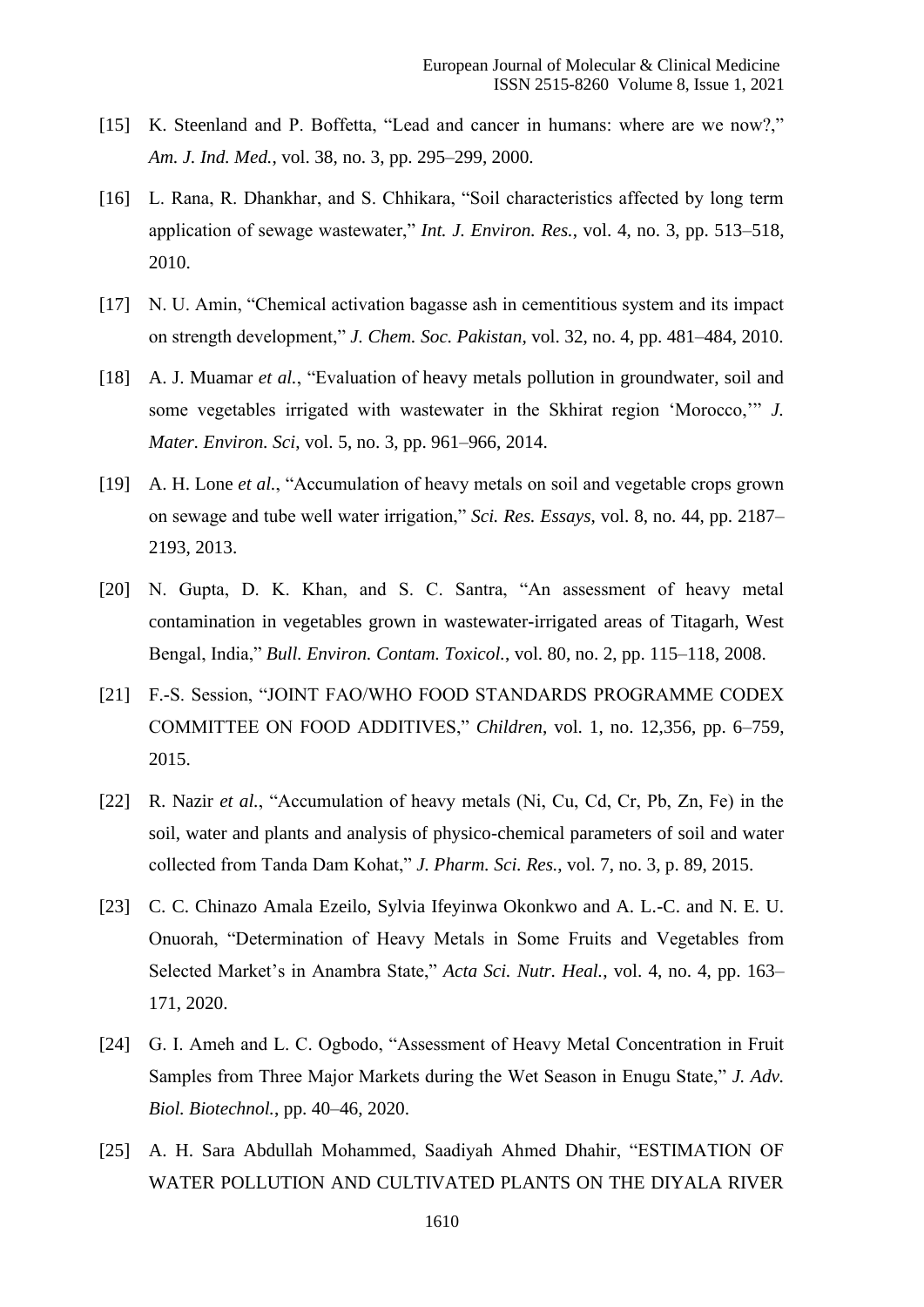WITH HEAVY ELEMENTS DURING THE SUMMER BY FLAME ATOMIC ABSORPTION," *Iraqi J. Mark. Res. Consum. Prot.*, vol. 11, no. 2, pp. 32–45, 2019.

- [26] K. U. Nisa and N. Khan, "Detection of Heavy metals in Fruits and Vegetables available in the Market of Quetta city," *Al-Nahrain J. Sci.*, vol. 23, no. 1, pp. 47–56, 2020.
- [27] M. A. Elbagermi, H. G. M. Edwards, and A. I. Alajtal, "Monitoring of heavy metal content in fruits and vegetables collected from production and market sites in the Misurata area of Libya," *ISRN Anal. Chem.*, vol. 2012, 2012.
- [28] U. Zulfiqar *et al.*, "Lead toxicity in plants: Impacts and remediation," *J. Environ. Manage.*, vol. 250, p. 109557, 2019.
- [29] A. F. T. Ali, F. A. M. & Hamoudi, "Determination of quantities of certain heavy elements in some legume plants cultivated in certain soils," *J. Educ. Sci.*, vol. 21, no. 3, pp. 53–65, 2008.
- [30] G. Sumina and M. Jubba, "The level of heavy elements in vegetables collected from sites along the source of irrigation for the streams of the Barada/ Ghouta River," *Damascus J. Basic Sci.*, vol. 18, no. 2, pp. 177–190, 2002.
- [31] Z. Khudhair and M. A. Awad, "Estimation of Cadmium and MercuryConcentrations in Milk of Nursing Mothers in Early Stages of Breastfeeding in Al-Muthanna Governorate," *J. Educ. Pure Sci.*, vol. 7, no. 4, pp. 40–50, 2017.
- [32] N. Sarwar, S. S. Malhi, M. H. Zia, A. Naeem, S. Bibi, and G. Farid, "Role of mineral nutrition in minimizing cadmium accumulation by plants," *J. Sci. Food Agric.*, vol. 90, no. 6, pp. 925–937, 2010.
- [33] S. A. Al-Ani, "Effect of Diyala River on the chemical and physical propereties of Tigris River in southoren Baghdad region." Ph. D. Thesis, college of Edu. Ibn-Al-Haithem, University of Baghdad: 170 PP, 2002.
- [34] M. N. Ahmed, H. A. M., Al-Otaibi, Sh. B. M. & Jango, "Estimation of admium and selenium in the blood of smokers and others in blood samples in Riyadh city," *Arab J. Secur. Stud. Train.*, vol. 31, no. 62, pp. 35–44, 2015.
- [35] M. H. H. Ali and K. M. Al-Qahtani, "Assessment of some heavy metals in vegetables, cereals and fruits in Saudi Arabian markets," *Egypt. J. Aquat. Res.*, vol. 38, no. 1, pp. 31–37, 2012.